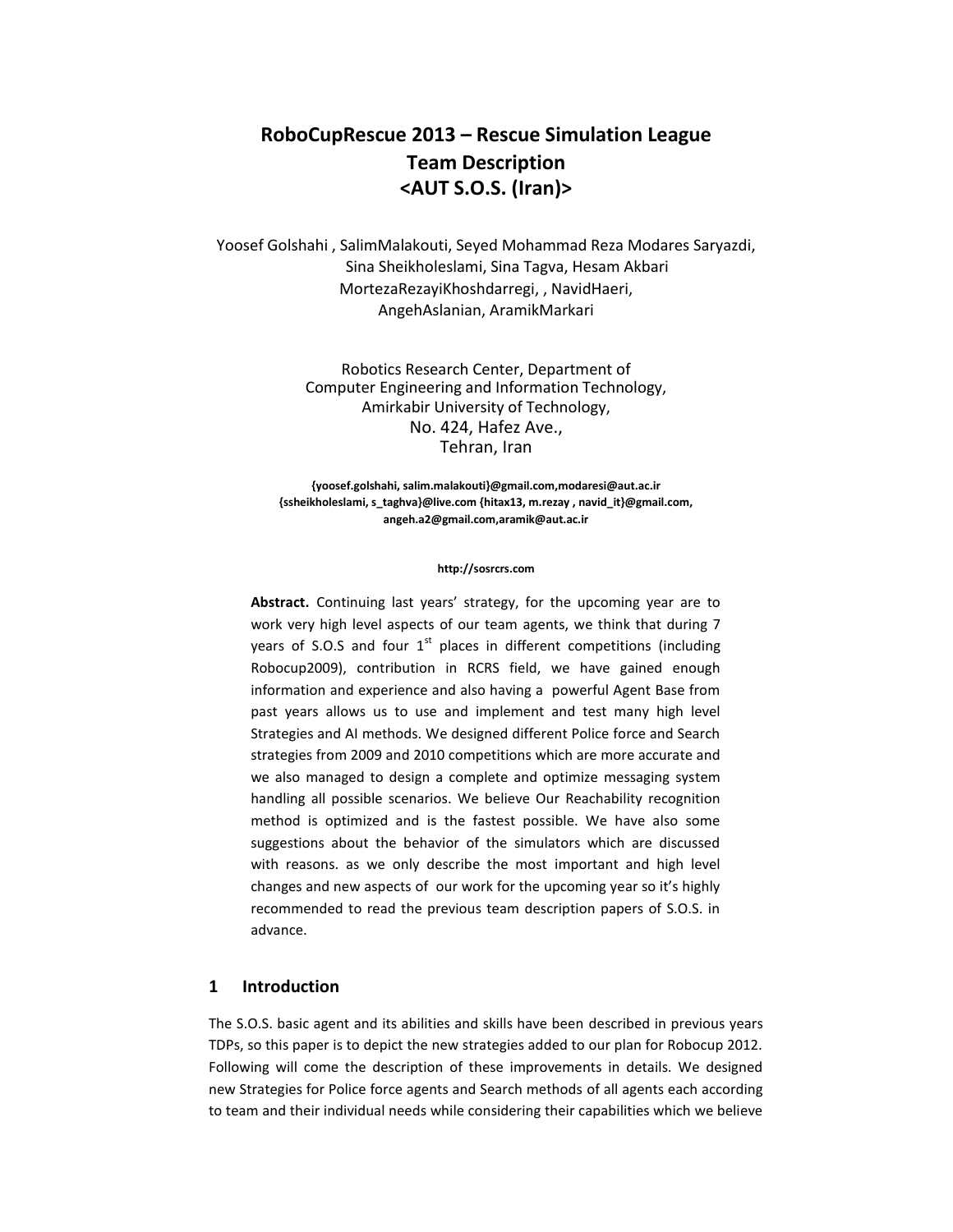is more accurate and will have a better response to the strategies of our team in 2009. We also came up with more accurate and optimized (with the server) path finding and move algorithms and we reduced their time complexity considerably. We designed a new well implement and tested reachability recognition method which lets our agent to decide precisely depending on exact information about the map. We also managed to improve our message system strategy used in 2010 handling all possible message scenarios.

## **2 Agents**

We have designed powerful basic agent with main goal of Simplifying and translating the information which server gives us in a way that agents in higher level strategies be able to process them and make better decision. The basic agent produces information needed about reachability of the map, message system, fire zones and etc. Still many algorithms and methods used in our basic agent is the same as algorithms used in previous years basic agents because we believe they were well optimized and tested. Therefor we suggest to review previous years TDPs of S.O.S team to find out these abilities in detail. Still we have used new methods in some functionalities of S.O.S basic agent that will be described in next sections.

#### **3 Agent skills and action selection**

Most of agent general skills (i.e. low level abilities) are as it was in previous years, for example the path planning strategy, we use a special version of Dijkstra single source shortest path algorithm [4], using a priority queue implemented by S.O.S. team whose time complexity is *e* log(*e*) where*e* is the number of edges in the city graph (i.e. roads) and due to the fact that we consider the maximal sequence of roads between two junctions which has no junction inside as a single road the complexity decreases significantly.

Action selection of every agent is through a special architecture which is described in the software architecture section.

#### **3.1 Police Force Team Strategy in 2012**

Earth quake causes destruction on roads, buildings and etc. The blockades are the most important reason for malfunction in cooperation between agents and their action commands. Police forces' main goal is to clear roads from blockades so that the other agents will be able to navigate their path through the city faster and without being stopped. Although Police forces' operation does not effect on the score directly but since the performance of the heterogeneous agents depend on Police force agents' achievement, makes these agents to play a key role in the team's work.

We can divide police forces responsibilities to:

- They have to make blocked agents unblock.
- They have to reachable each agent to other important points.
- They have to make sure that fire brigades are able to put out the fire by clearing roads around it.
- They have to make reachable agents to most part of the map.
- They have to take care of requests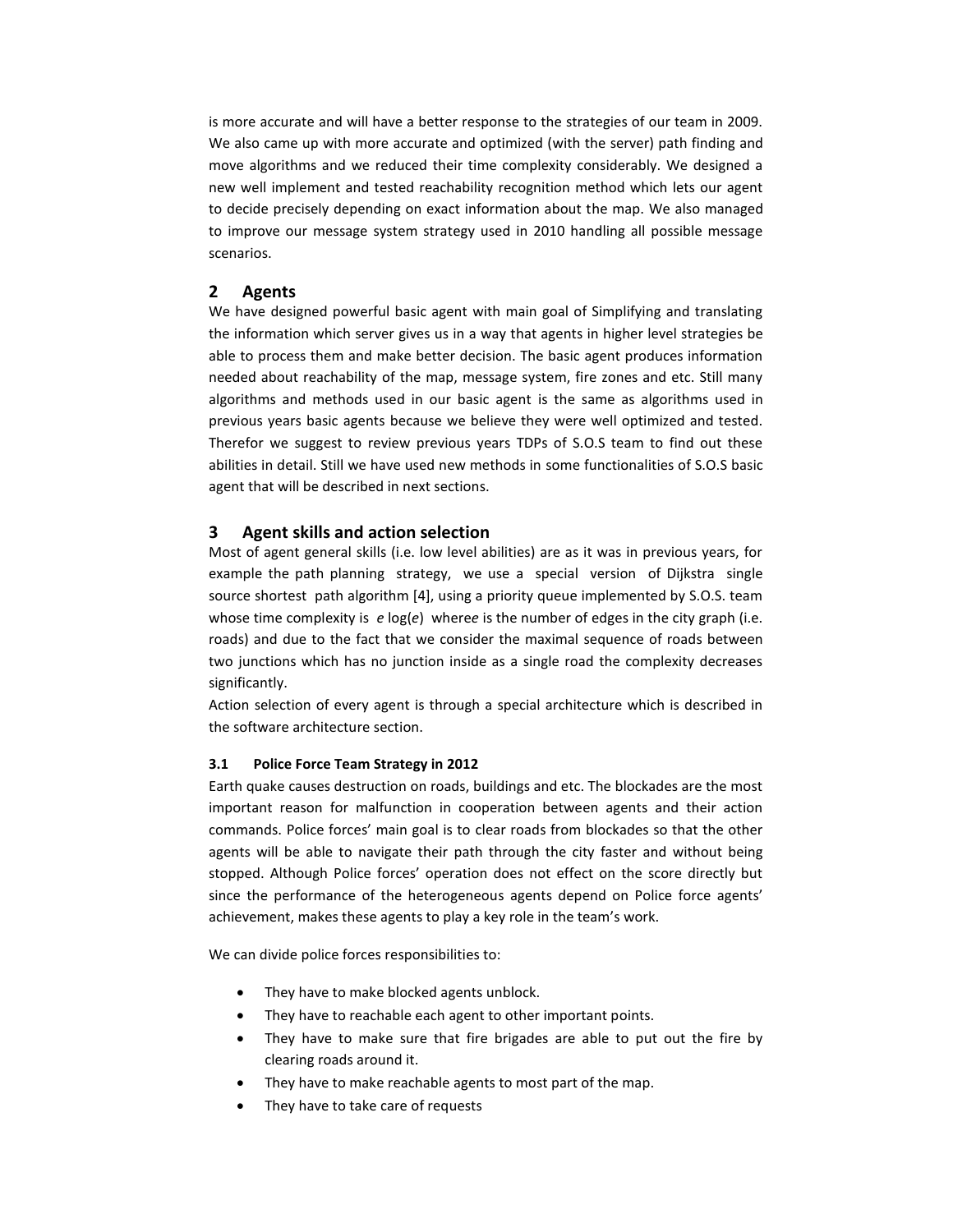They have to search for civilians and update the information about them so ambulance agents are able to rescue them in the best order.

In addition to states defined in the last TDP, some new normal and interrupt state are defined.

An interrupt state with an effective result is ValuableClearIntterupt(VCI). The VCI eases rescue procedure, controlling fires and saves a great deal of times. For example by one clearing action a valuable shortcut is created between two parts of the map or an important civilian is opened.

The police is considered to be unable to make communications in order to select proper task in each state but communication will improve the result of this selection.

#### **3.2 Ambulance Team Strategy in 2012**

The Problem that the ambulance Team is to deal with is that, there are a number of injured civilians in the city that some of them are also buried and the ambulance agents are to rescue and carry them to the refuges.

Any team that wants to implement a good Ambulance Team agent should meet some prerequisites such as a reliable Communication system and a good updated world model, an effective searching method, an optimized path finding method and finallya reliable death time estimator.

After examining several strategies implemented in previous years, we have done some assumptions as to be a Base of a Good Ambulance team.

- Each buried agent should be rescue first.
- Each civilian should be rescued by only one agent, excluded some critical situations.
- Rescuing less emergency civilians is a waste of time that is avoided if there are targets that are more important.

Based on these assumptions the total strategy of our ambulance team agent would be to:

- 1. Collect an updated list of injured agents and civilians that should be rescued.
- 2. Determine nearest reachable refuge for each injured civilian.
- 3. Remove the civilians that are impossible to be rescued from the mentioned list.
- 4. Assign priority tothe remaining civilians in the list.
- 5. Simulate rescuing operation and change the priorities if needed.
- 6. Rescue civilians based on simulating result.

Since radical changes are made in simulators we need to change are previous tools and for doing so, we are to collect samples and use neural networks instead of our previous tools.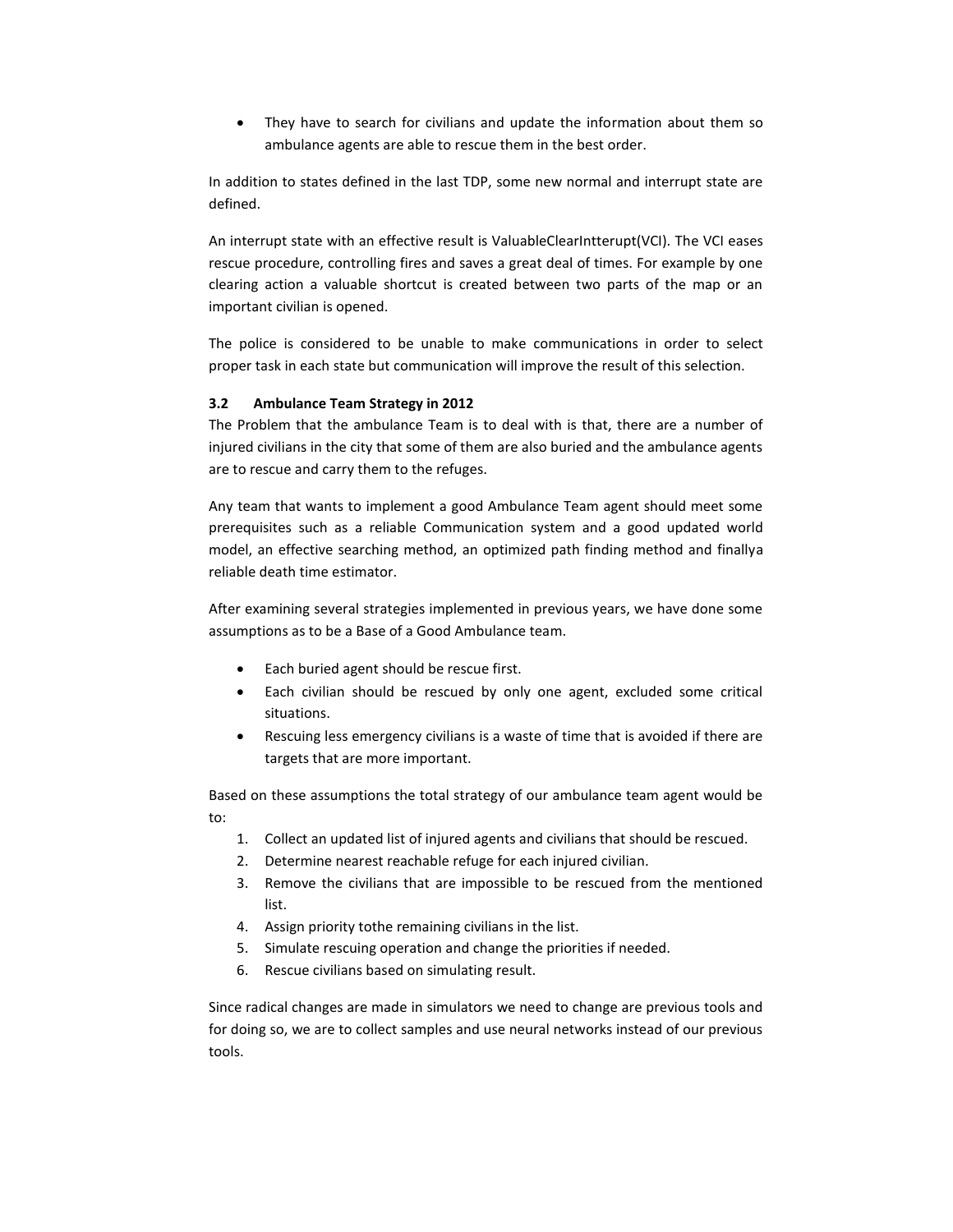Our strategy is centralized, as there is no different between each centers we define a virtual center named "ACA"(AmbulanceCenterActivity). If the communication system tells us that we have a Central Middleman we use it as ACA otherwise an agent will be act as ACA and if there are very low communication or no communication at all, every Ambulance Team agent can make a greedy proper decision based on priorities.

# **4 Search**

This year we worked on two sections of our search strategy, search states and communication information spreading strategy.

# **4.1 Search states**

Our search strategy has four main search states that are mentioned bellow:

# **1. Block Search**

Block search is designed to guarantee that agents have visited every building once in early cycles of the simulation. Map is clustered into n (number of block searcher agents) clusters using a semi-hierarchal clustering algorithm. Each cluster itself is divided into smaller blocks. Our proposed semi-hierarchal clustering algorithm is consisted of performing K-Means algorithm recursively. We insisted on using K-Means since it can be personalized to create clusters which have a high value of consistency among buildings according to their distance. This personalization is done by defining a heuristic function used as the distance function of K-Means.

Block searcher agents are responsible for visiting blocks frequently to find new fire zones. Although this strategy seems to be extremely simple, its simplicity results in a rapid update of block status and affects search's throughput excessively.

# **2. Fire Search**

Fire search is designed to satisfy following requirements:

- Updating fire zones shapes and size.
- Finding new fire zones

Fire search is done according to our fire estimator and other parameters such as distance to fire zones and etc. After finding a new fire zones, fire searchers try to update the shape of the fire zone by visiting random, probable and far building near the new born fire zone.

# **3. Civilian Search**

This state is designed to find new civilian and update old civilians' condition. Civilian searchers choose the most probable building to search for civilian. The probability of having civilian for buildings is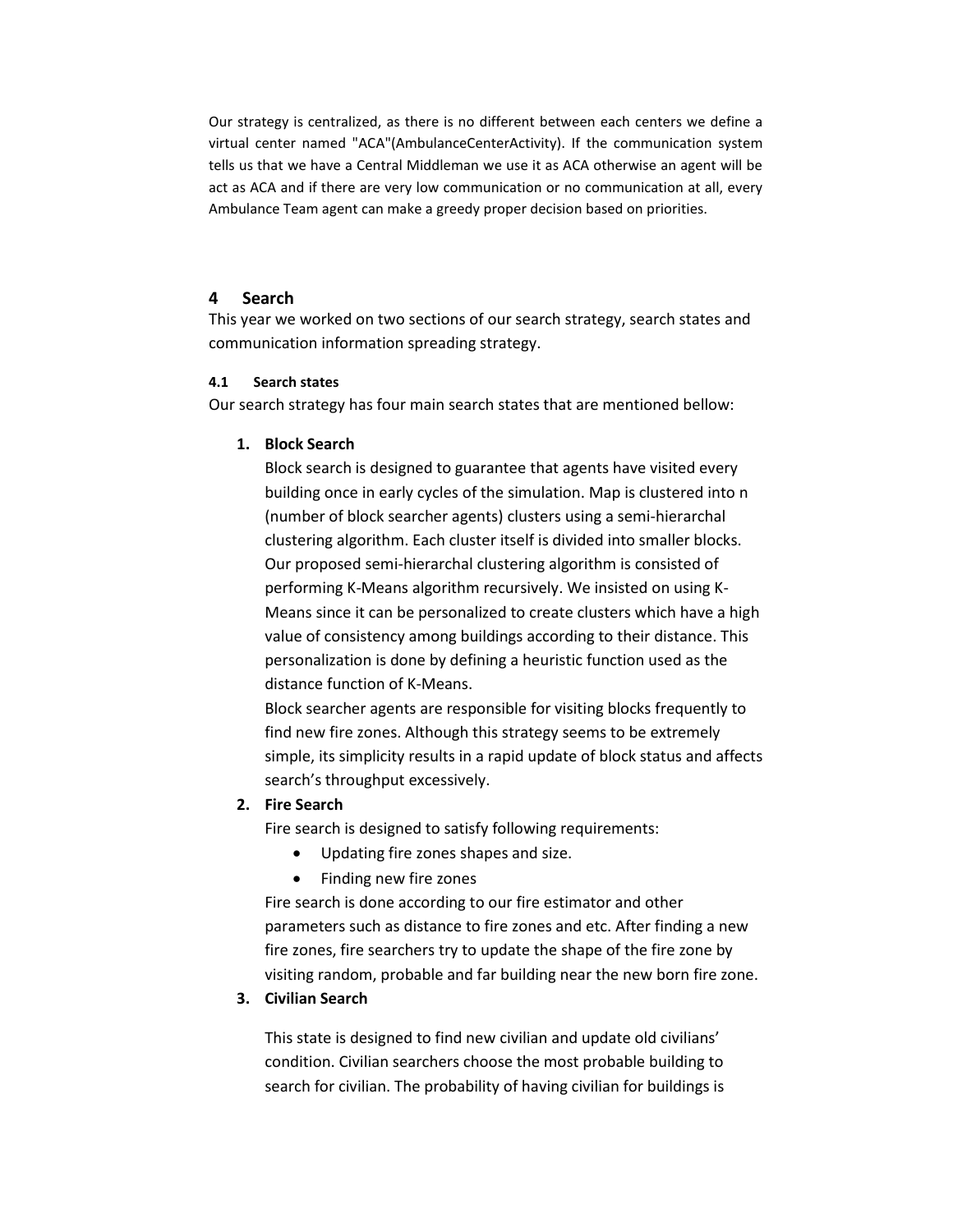computed according to parameters such type, size and location of the building. We also considered probable use of the building which is reached by considering density of buildings in its vicinity and appearance feature such as material, size and number of its floors.

# **4. Combined search**

Combined search is called after agents do not have any fire or civilian search task. Agents need to search if they don't have any other task. This means that you shouldn't stop. In previous states, agents' search task is chosen to fulfill a specific goal. This is beneficial because it lets agents to have a more concentrated algorithm, optimized for the task. However, we needed a strategy to keep the agent searching till the end of the simulation. A more dynamic and flexible search strategy that switches easily between previous search tasks. Therefore, combined search is designed to satisfy following requirements:

- Agents needed a more flexible search strategy, dynamically choosing between two type of search task
- The search phase of agent should never stop
- Agents needed a strategy to re-visit all task and update buildings

Combined search is done by evaluating buildings according to numerous features and choosing the most valuables. These features are consisted of:

- Distance to agent
- Mean distance to other agents
- Buildings usage type
- Last update time
- Last searched time (Searched for civilian)
- Size of the building
- Location of the building
- Distance to agent's cluster
- Fieriness of the Building
- Min distance to fire zones
- $\bullet$  Etc.

# **4.2 Communicationless information spreading**

This year we designed a strategy to increase the probability that agents exchange their information. This is done by choosing a gathering point is pre-compute. The gathering point is a road chosen by 3 parameters: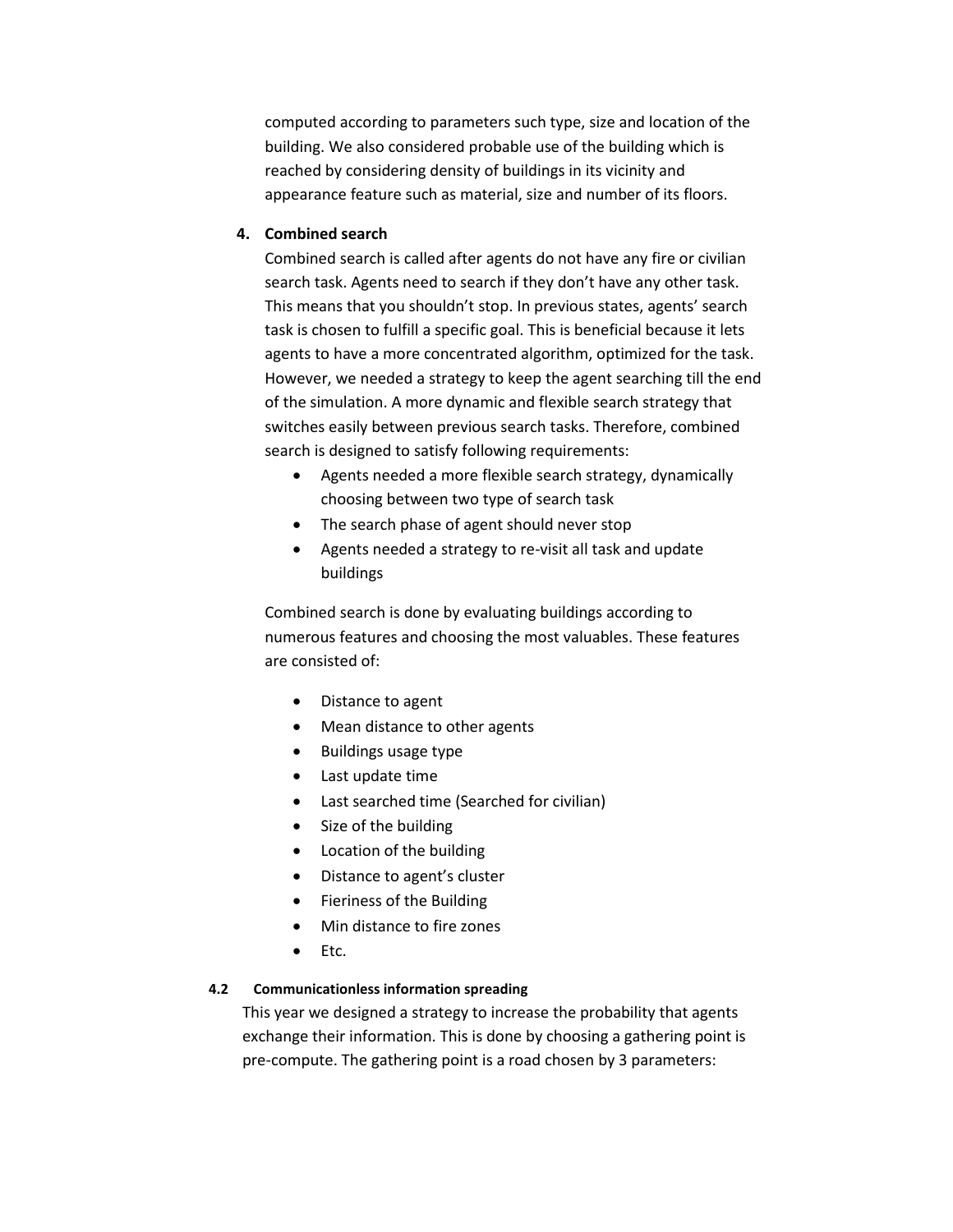- Distance to center of map's building density, which, is the location with highest density and is computed similar to center of gravity of and object
- Reachability to highways
- Gravity based score function similar to the one explained section 3.1.1 and is computed bellow:

$$
gravity \ of \ road(i) = \sum \frac{value_j}{distance_{ij}^2}
$$

In the formula above,  $distance_{ij}^2$  is the distance between important entity j and candidate road i. Important entities consists of refuges and agents. Value j is a static value which depends on the type of entity which can be refuge, ambulance team, fire brigade and police force. The gathering point is used to alter agents move cost function in a way that pushes agents to choose paths that are near the gathering point, therefore, increasing the probability that agents successfully exchange their information with each other. We also, designed a saying turn pattern that guarantees a high probability that agents receive messages communicated in their vicinity.

# **5 Agent Coordination**

Depending on the strategy each agent decides in a specific situation, the decision will specify whether to work centralized or distributed, however center agents think that their platoon agents are working centralized so they provide centralized information needed by platoon agents.

As the platoon have almost the same world model their decision about this matter will be coordinated sufficiently.

#### **6 Messaging System**

As described in previous TDPs, the possible scenarios may include:

- 1. One or two low-bandwidth, high reliability channels and several highbandwidth, low reliability channels.
- 2. A large number (10 20) of low-bandwidth channels.
- 3. One high-bandwidth, high reliability channel and a number of high-bandwidth, low reliability channels.
- 4. Only one channel with moderate bandwidth.
- 5. Only one low-bandwidth channels.
- 6. No radio channels at all.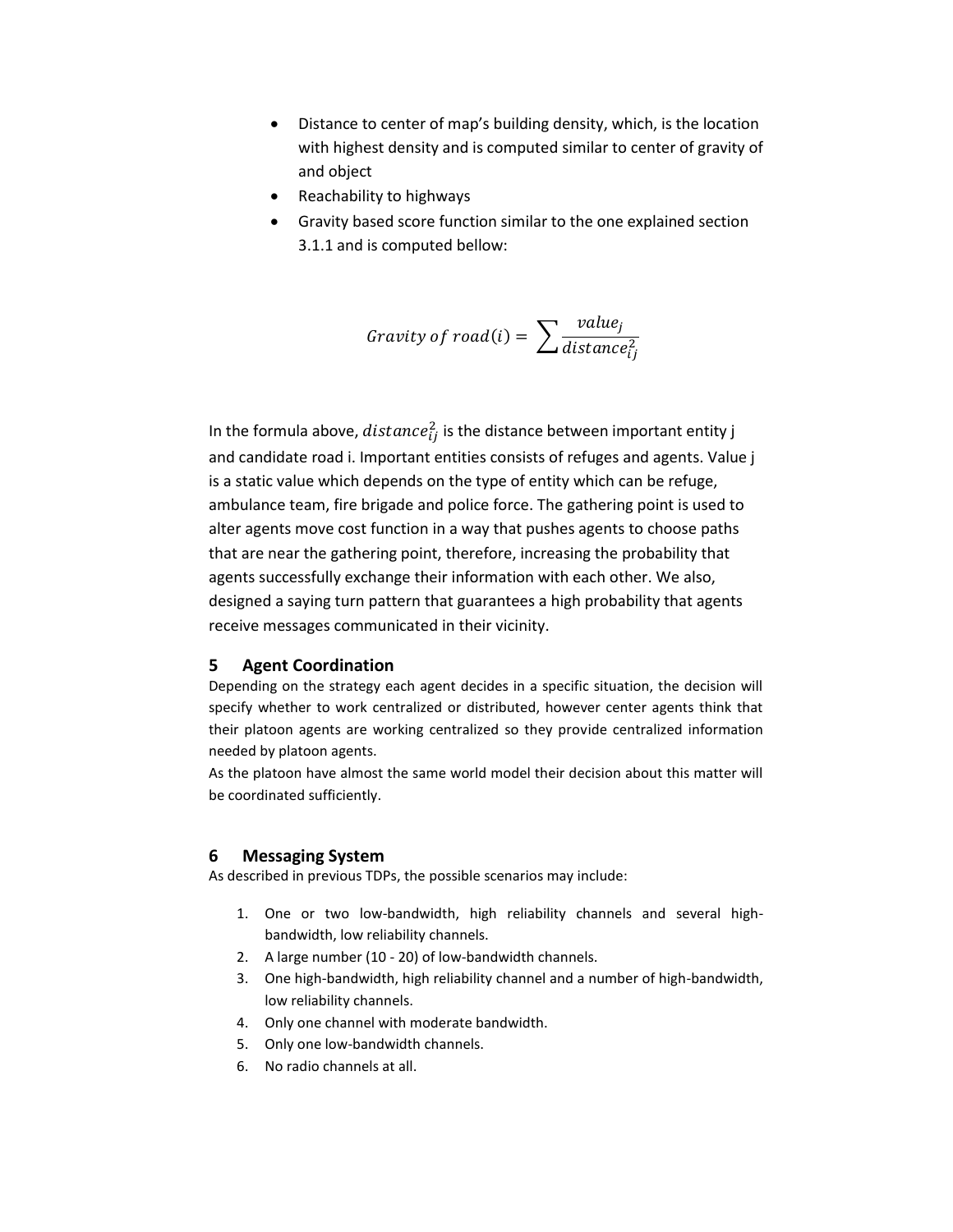Thus different strategies should be used for too specific scenarios, such as one low bandwidth channel, low reliability channels and no radio channels. Many of these strategies were previously explained, thus, we only described the following section:

#### **6.1 Strategy for one low bandwidth channel**

For low bandwidth channel, A new kind of message blocks are used and only one message block is sent per package. This package's size is only 16 bits. At first the fire message will be sent, and then only civilians' positions are reported. The message is sent as soon as the agent considers it important regarding its priority.

#### **6.2 Strategy for low reliability channels**

We believe that, receiving important messages in the low reliability channels is more efficient than getting too many messages with normal and important priority messages and since the probability of having noise in the second packet it at most  $p_f * p_f$ , we decided to duplicate important messages. However, duplicating messages results in wasting bandwidth. Therefore, the messages are sent normally and the important messages are only duplicated using the aforementioned method in section 6.1.

#### **7 Software Architecture**

S.O.S agents are based on SOS 2009 that described in the 3 year ago. In year 2010 we changed it duo to kernel changes and try to integrated it into a newer version. we try to find base problems and solve them. now we developed very good tools like reachablity, message system, sensible area, fire sensible area and etc. these are tools for developing rescue agent strategies. the agent strategies structure is define as follow:

#### **7.1 Agent design and code structure**

We designed a multi layered structure because we believe it is easier to optimize and debug. We also could divide the decision making process of the agent to different – higher and lower- levels. Therefore as you can see in figure we designed four layers.

#### **7.1.1 High level decisions**

This level chooses which state should be taken care of at the moment. It check the state that the map is at. It changes the priority of tasks considering the situation of the environment such as blackness and size of fire zones. This is the part that we have been trying to train it will and lets are agents to be flexible in different maps and scenarios.

#### **7.1.2 States decision**

For each situation we should have a plan. States are the activity of a situation that we have planned. This makes high level decisions to decide easily and make it easier to handle the situation without considering to other situations.

#### **7.1.3 Low level**

In this level we use methods implemented in S.O.S basic agent and low level acts such clearing a blockade. We decide in order to clear a road which blockade should be cleared first and how should it be cleared.